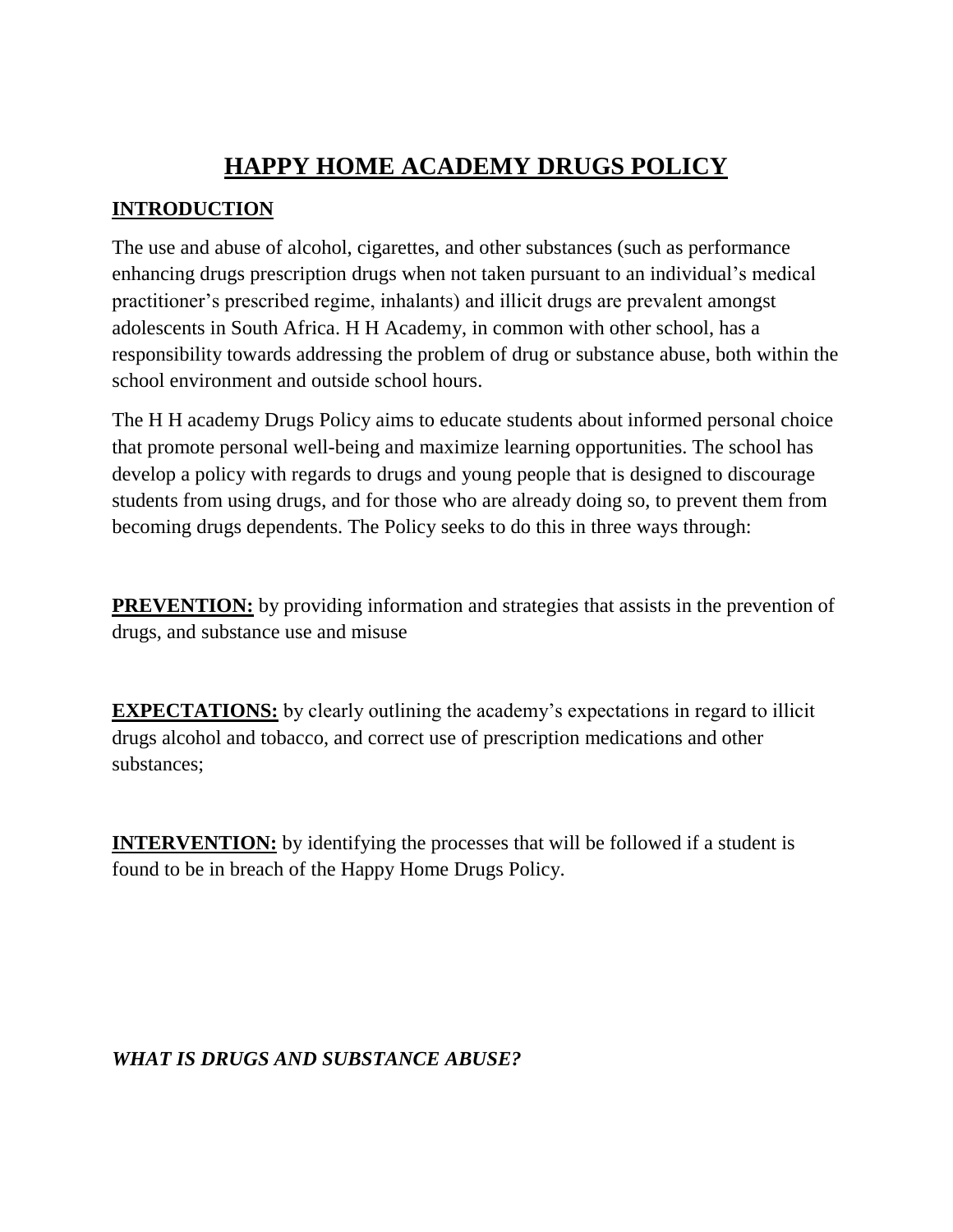*Drugs and substance abuse involves the use of alcohol or tobacco by people under the age of 18years, the use of illicit drugs and the misuse of medications and other substances*.

# **PREVENTION**

The H H Academy encourages a culture of drug avoidance both at school and at home. This is achieved through several initiative:

*A firm and clear statement on the abuse of drugs and other substances.* the school's expectation is that students will not abuse drugs or other substances at school or school functions and the Academy will cooperate with parents in discouraging use at all times. This policy includes smoking, illicit drugs alcohol, the misuse of prescribed medicines or other substances.

*Drug Education.* Education about drug and substance abuse is essential. This must start in primary school and continue throughout their education according to their development stage. Education involves the acquisition of knowledge about the potential harm of drugs, encouragement to make informed choice on drugs, and developing strategies to avoid using them.

For a number of years, the Happy Home Academy has offered an educational program designed to make student aware of the benefits of all being, and thus to give them the knowledge and confidence to make wise choice about their lifestyles. A significant part of this program is related to issues to do with alcohol, tobacco, pain relievers and illicit drugs.

*The care education program* closely linked with this educational program is H H Academy's overall philosophy which emphasizes the development of a sense of value and promotion of self-esteem in children and adolescents which is designed to help them develop spiritually, intellectually, physically and emotionally. Supporting this and also as a deterrent, is the school's intervention processes with regard to drug use.

*A school response to the use of drugs* Consequences in this context are concerned with transparent processes: informing parents and relevant agencies and interventions that assist rehabilitation.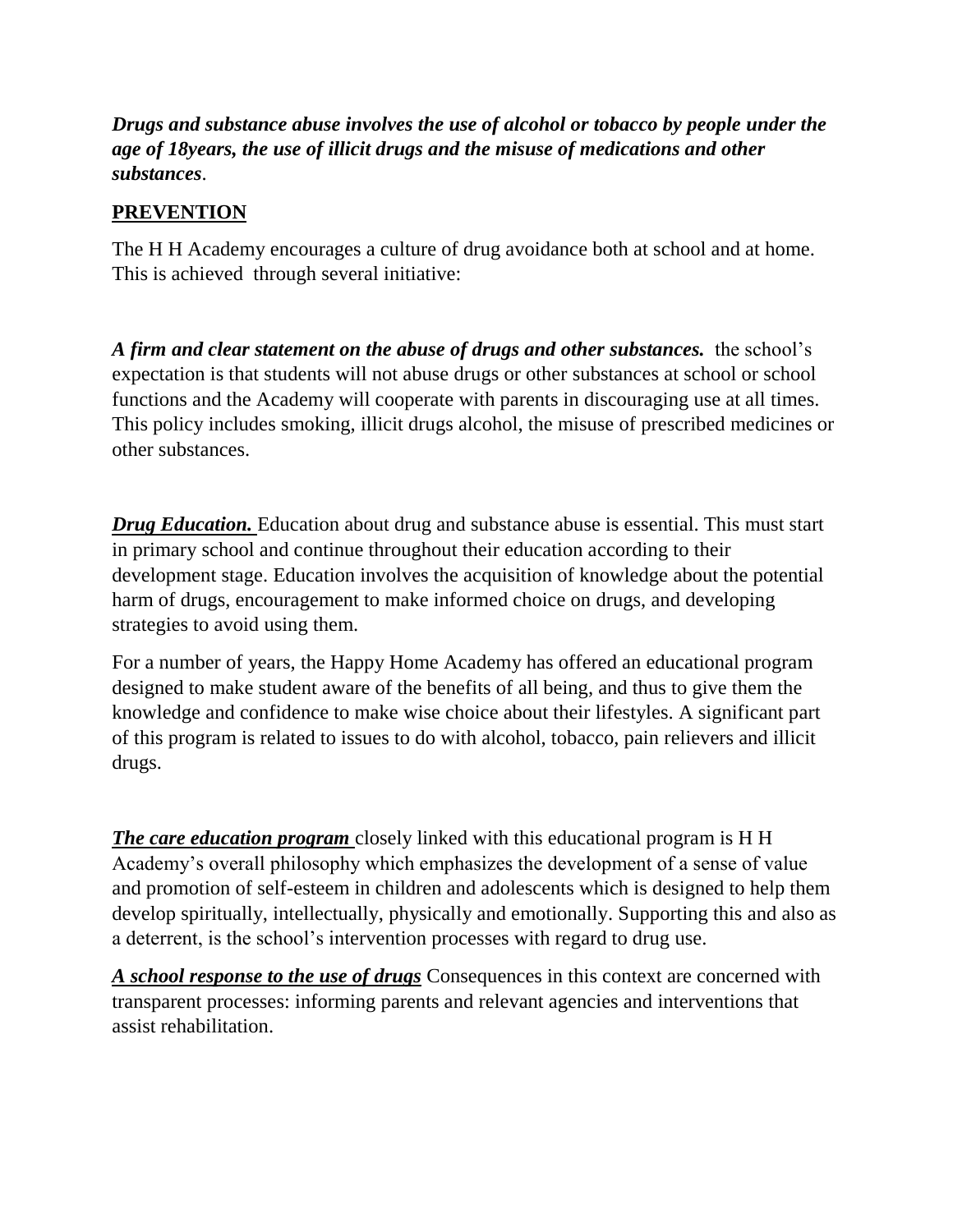*A clear policy of working with parents /caregivers*. with the common objective of guarding children from harmful drugs use or substance abuse.

### **EXPECTATION**

Within the Christian tradition, each person is called to realize and live the dignity that comes with being human. Fundamental to living our dignity caring for our body. Caring for our body is a physical, intellectual, spiritual and moral activity. The school's expectation in regard to drug use is derived from a deep concern for and a holistic approach to, student's wellbeing. Drug and substance use and abuse compromises wellbeing and exhibits a failure to recognize our dignity as human beings. Therefore, this policy makes clear the school's expectation of students within HH, at HH function and at activities organized by HH Academy.

## **Alcohol**

The school's policy is that students may not consume alcohol in them school, at any school function or at any activity organized by the school in any circumstance or in any company.

#### **Tobacco**

Student may not smoke at school, transiting to or from school, while wearing the school's uniform: while representing the school or attending the school's functions, unless otherwise indicated to be permitted.

#### **Illicit Drugs**

Students may not use any illegal substance at school to or from school, while wearing the school's uniform: at any HH function or at any HH organized activity, Students who traffic illegal drugs will be subject to a more formal follow up process involving police and parent/caregivers.

## **Prescription Medication**

Students who need to take prescribed medication while at school must adhere to their doctor's recommended dosage and must not allow another student access to these drugs.